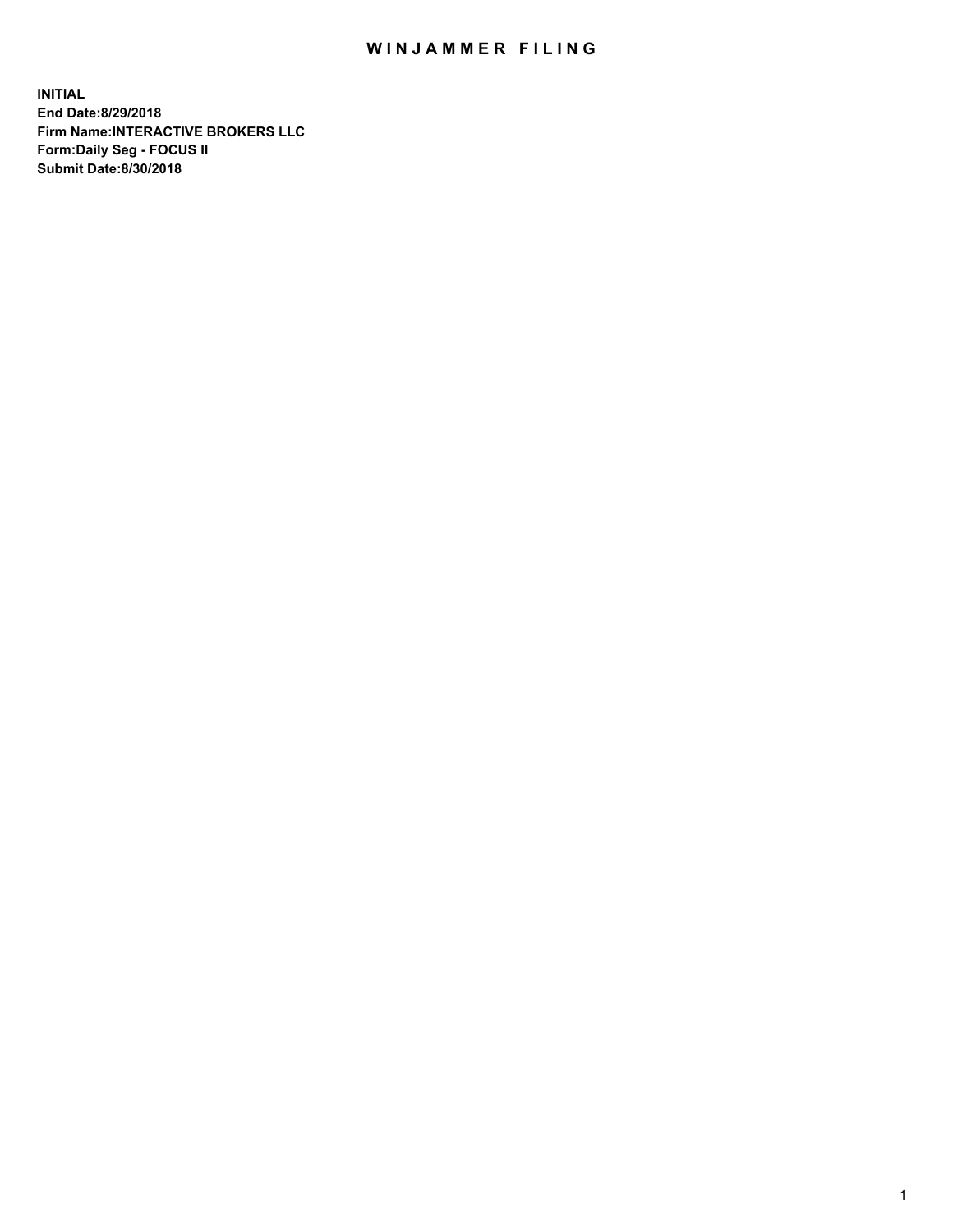**INITIAL End Date:8/29/2018 Firm Name:INTERACTIVE BROKERS LLC Form:Daily Seg - FOCUS II Submit Date:8/30/2018 Daily Segregation - Cover Page**

| Name of Company                                                                                                                                                                                                                                                                                                                | <b>INTERACTIVE BROKERS LLC</b>                                                                  |
|--------------------------------------------------------------------------------------------------------------------------------------------------------------------------------------------------------------------------------------------------------------------------------------------------------------------------------|-------------------------------------------------------------------------------------------------|
| <b>Contact Name</b>                                                                                                                                                                                                                                                                                                            | <b>James Menicucci</b>                                                                          |
| <b>Contact Phone Number</b>                                                                                                                                                                                                                                                                                                    | 203-618-8085                                                                                    |
| <b>Contact Email Address</b>                                                                                                                                                                                                                                                                                                   | jmenicucci@interactivebrokers.c<br>$om$                                                         |
| FCM's Customer Segregated Funds Residual Interest Target (choose one):<br>a. Minimum dollar amount: ; or<br>b. Minimum percentage of customer segregated funds required:% ; or<br>c. Dollar amount range between: and; or<br>d. Percentage range of customer segregated funds required between:% and%.                         | $\overline{\mathbf{0}}$<br>$\overline{\mathbf{0}}$<br>155,000,000 245,000,000<br>0 <sub>0</sub> |
| FCM's Customer Secured Amount Funds Residual Interest Target (choose one):<br>a. Minimum dollar amount: ; or<br>b. Minimum percentage of customer secured funds required:%; or<br>c. Dollar amount range between: and; or<br>d. Percentage range of customer secured funds required between:% and%.                            | $\overline{\mathbf{0}}$<br>$\overline{\mathbf{0}}$<br>80,000,000 120,000,000<br>0 <sub>0</sub>  |
| FCM's Cleared Swaps Customer Collateral Residual Interest Target (choose one):<br>a. Minimum dollar amount: ; or<br>b. Minimum percentage of cleared swaps customer collateral required:% ; or<br>c. Dollar amount range between: and; or<br>d. Percentage range of cleared swaps customer collateral required between:% and%. | $\overline{\mathbf{0}}$<br>$\underline{\mathbf{0}}$<br>0 <sub>0</sub><br>00                     |

Attach supporting documents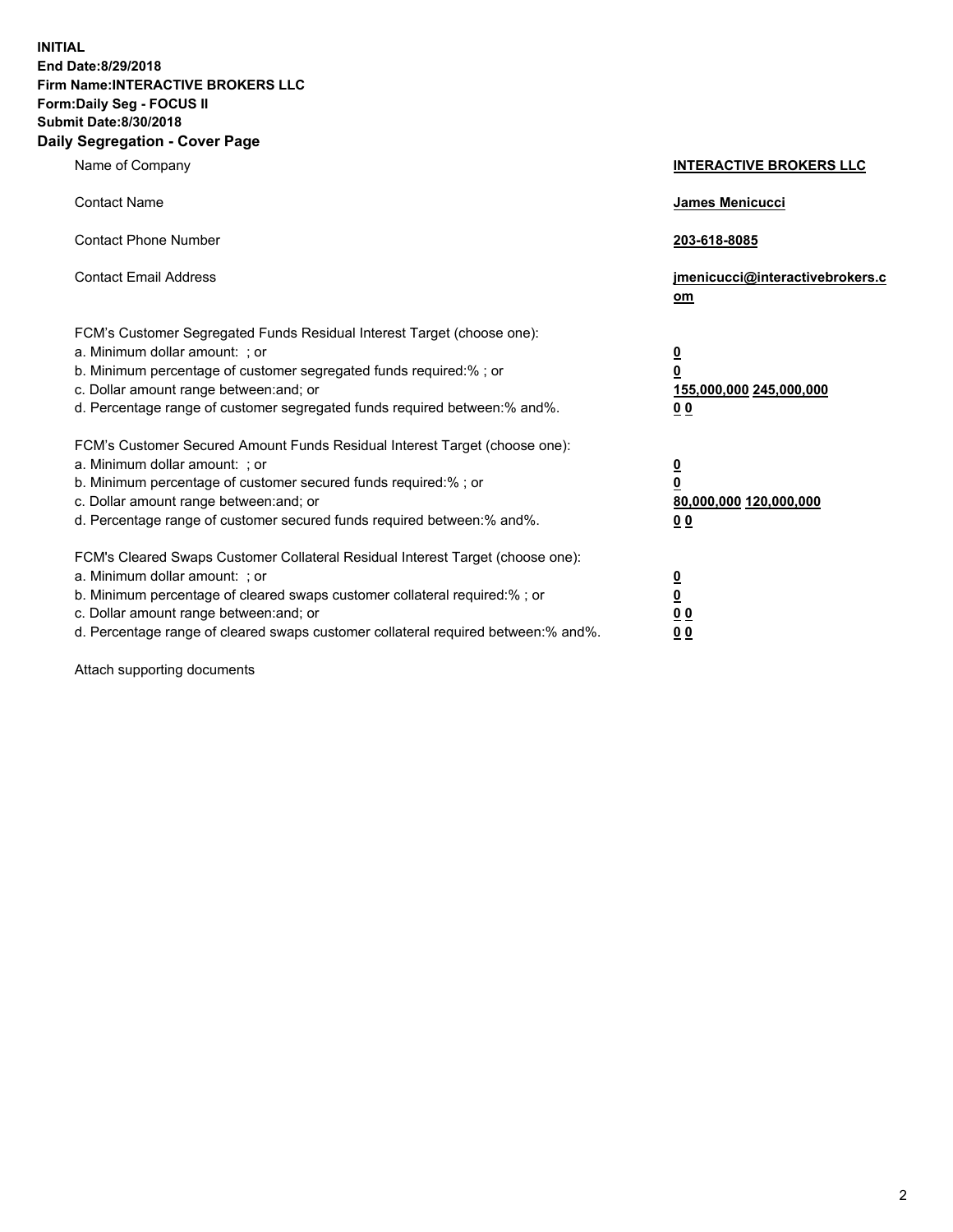## **INITIAL End Date:8/29/2018 Firm Name:INTERACTIVE BROKERS LLC Form:Daily Seg - FOCUS II Submit Date:8/30/2018 Daily Segregation - Secured Amounts**

|     | Dany Ocgregation - oceaned Anioante                                                               |                                                |
|-----|---------------------------------------------------------------------------------------------------|------------------------------------------------|
|     | Foreign Futures and Foreign Options Secured Amounts                                               |                                                |
|     | Amount required to be set aside pursuant to law, rule or regulation of a foreign                  | $0$ [7305]                                     |
|     | government or a rule of a self-regulatory organization authorized thereunder                      |                                                |
| 1.  | Net ledger balance - Foreign Futures and Foreign Option Trading - All Customers                   |                                                |
|     | A. Cash                                                                                           | 454,637,260 [7315]                             |
|     | B. Securities (at market)                                                                         | $0$ [7317]                                     |
| 2.  | Net unrealized profit (loss) in open futures contracts traded on a foreign board of trade         | 2,573,816 [7325]                               |
| 3.  | Exchange traded options                                                                           |                                                |
|     | a. Market value of open option contracts purchased on a foreign board of trade                    | 329,400 [7335]                                 |
|     | b. Market value of open contracts granted (sold) on a foreign board of trade                      | $-53,963$ [7337]                               |
| 4.  | Net equity (deficit) (add lines 1.2. and 3.)                                                      | 457,486,513 [7345]                             |
| 5.  | Account liquidating to a deficit and account with a debit balances - gross amount                 | 7,105 [7351]                                   |
|     | Less: amount offset by customer owned securities                                                  | 0 [7352] 7,105 [7354]                          |
| 6.  | Amount required to be set aside as the secured amount - Net Liquidating Equity                    | 457,493,618 [7355]                             |
|     | Method (add lines 4 and 5)                                                                        |                                                |
| 7.  | Greater of amount required to be set aside pursuant to foreign jurisdiction (above) or line<br>6. | 457,493,618 [7360]                             |
|     | FUNDS DEPOSITED IN SEPARATE REGULATION 30.7 ACCOUNTS                                              |                                                |
| 1.  | Cash in banks                                                                                     |                                                |
|     | A. Banks located in the United States                                                             | 88,377,805 [7500]                              |
|     | B. Other banks qualified under Regulation 30.7                                                    | 0 [7520] 88,377,805 [7530]                     |
| 2.  | Securities                                                                                        |                                                |
|     | A. In safekeeping with banks located in the United States                                         | 372,095,290 [7540]                             |
|     | B. In safekeeping with other banks qualified under Regulation 30.7                                | 0 [7560] 372,095,290 [7570]                    |
| 3.  | Equities with registered futures commission merchants                                             |                                                |
|     | A. Cash                                                                                           | $0$ [7580]                                     |
|     | <b>B.</b> Securities                                                                              | $0$ [7590]                                     |
|     | C. Unrealized gain (loss) on open futures contracts                                               | $0$ [7600]                                     |
|     | D. Value of long option contracts                                                                 | $0$ [7610]                                     |
|     | E. Value of short option contracts                                                                | 0 [7615] 0 [7620]                              |
| 4.  | Amounts held by clearing organizations of foreign boards of trade                                 |                                                |
|     | A. Cash                                                                                           | $0$ [7640]                                     |
|     | <b>B.</b> Securities                                                                              | $0$ [7650]                                     |
|     | C. Amount due to (from) clearing organization - daily variation                                   | $0$ [7660]                                     |
|     | D. Value of long option contracts                                                                 | $0$ [7670]                                     |
|     | E. Value of short option contracts                                                                | 0 [7675] 0 [7680]                              |
| 5.  | Amounts held by members of foreign boards of trade                                                |                                                |
|     | A. Cash                                                                                           | 111,363,120 [7700]                             |
|     | <b>B.</b> Securities                                                                              | $0$ [7710]                                     |
|     | C. Unrealized gain (loss) on open futures contracts                                               | 7,849,087 [7720]                               |
|     | D. Value of long option contracts                                                                 | 329,400 [7730]                                 |
|     | E. Value of short option contracts                                                                | <mark>-53,963</mark> [7735] 119,487,644 [7740] |
| 6.  | Amounts with other depositories designated by a foreign board of trade                            | $0$ [7760]                                     |
| 7.  | Segregated funds on hand                                                                          | $0$ [7765]                                     |
| 8.  | Total funds in separate section 30.7 accounts                                                     | 579,960,739 [7770]                             |
| 9.  | Excess (deficiency) Set Aside for Secured Amount (subtract line 7 Secured Statement               | 122,467,121 [7380]                             |
|     | Page 1 from Line 8)                                                                               |                                                |
| 10. | Management Target Amount for Excess funds in separate section 30.7 accounts                       | 80,000,000 [7780]                              |
| 11. | Excess (deficiency) funds in separate 30.7 accounts over (under) Management Target                | 42,467,121 [7785]                              |
|     |                                                                                                   |                                                |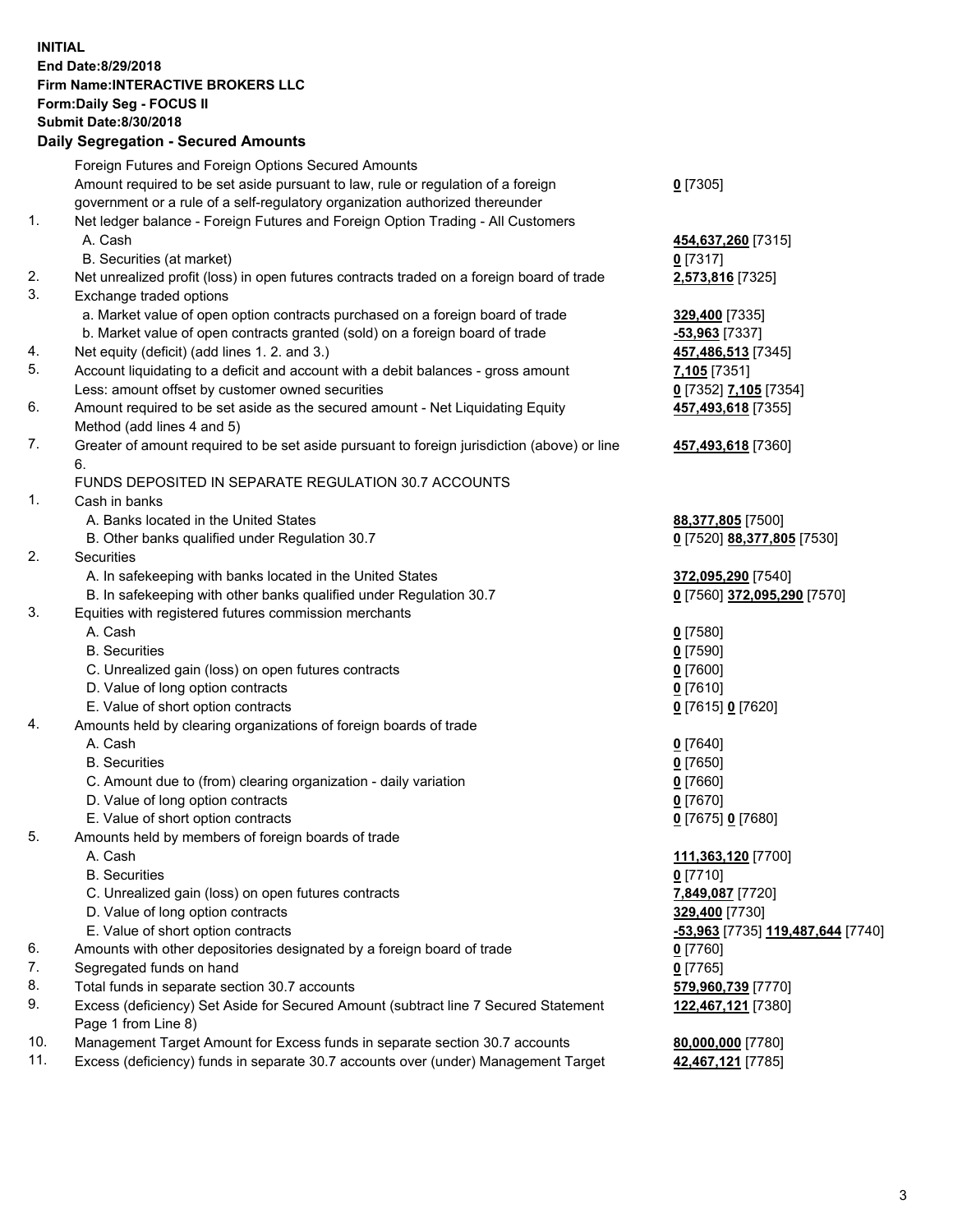**INITIAL End Date:8/29/2018 Firm Name:INTERACTIVE BROKERS LLC Form:Daily Seg - FOCUS II Submit Date:8/30/2018 Daily Segregation - Segregation Statement** SEGREGATION REQUIREMENTS(Section 4d(2) of the CEAct) 1. Net ledger balance A. Cash **4,128,846,471** [7010] B. Securities (at market) **0** [7020] 2. Net unrealized profit (loss) in open futures contracts traded on a contract market **-96,832,150** [7030] 3. Exchange traded options A. Add market value of open option contracts purchased on a contract market **165,588,968** [7032] B. Deduct market value of open option contracts granted (sold) on a contract market **-205,012,451** [7033] 4. Net equity (deficit) (add lines 1, 2 and 3) **3,992,590,838** [7040] 5. Accounts liquidating to a deficit and accounts with debit balances - gross amount **163,480** [7045] Less: amount offset by customer securities **0** [7047] **163,480** [7050] 6. Amount required to be segregated (add lines 4 and 5) **3,992,754,318** [7060] FUNDS IN SEGREGATED ACCOUNTS 7. Deposited in segregated funds bank accounts A. Cash **1,075,624,980** [7070] B. Securities representing investments of customers' funds (at market) **1,883,655,815** [7080] C. Securities held for particular customers or option customers in lieu of cash (at market) **0** [7090] 8. Margins on deposit with derivatives clearing organizations of contract markets A. Cash **26,487,151** [7100] B. Securities representing investments of customers' funds (at market) **1,251,382,603** [7110] C. Securities held for particular customers or option customers in lieu of cash (at market) **0** [7120] 9. Net settlement from (to) derivatives clearing organizations of contract markets **-1,065,831** [7130] 10. Exchange traded options A. Value of open long option contracts **165,465,949** [7132] B. Value of open short option contracts **-204,938,896** [7133] 11. Net equities with other FCMs A. Net liquidating equity **0** [7140] B. Securities representing investments of customers' funds (at market) **0** [7160] C. Securities held for particular customers or option customers in lieu of cash (at market) **0** [7170] 12. Segregated funds on hand **0** [7150] 13. Total amount in segregation (add lines 7 through 12) **4,196,611,771** [7180] 14. Excess (deficiency) funds in segregation (subtract line 6 from line 13) **203,857,453** [7190] 15. Management Target Amount for Excess funds in segregation **155,000,000** [7194] **48,857,453** [7198]

16. Excess (deficiency) funds in segregation over (under) Management Target Amount Excess